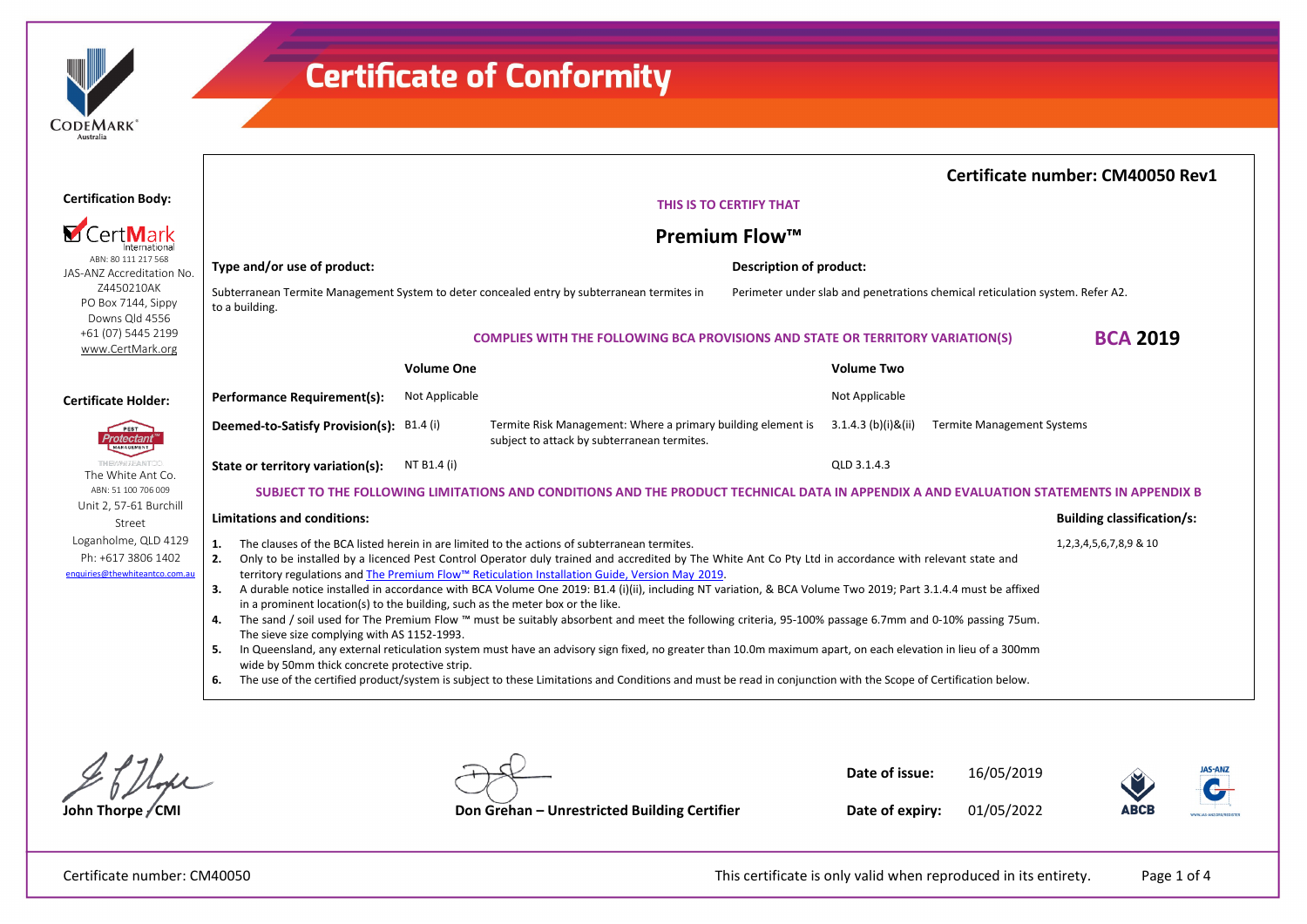

Scope of certification: The CodeMark Scheme is a building product certification scheme. The rules of the Scheme are available at the ABCB website www.abcb.gov.au. This Certificate of Conformity is to confirm that the relevant requirements of the Building Code of Australia (BCA) as claimed against have been met. The responsibility for the product performance and its fitness for the intended use remain with the Certificate Holder. The certification is not transferrable to a manufacturer not listed on Appendix A of this certificate.

The NCC defines a Performance Solution as one that complies with the Performance Requirements by means other than a Deemed-to-Satisfy Solution. A Building Solution that relies on a CodeMark Certificate of Conformity that certifies a product against the Performance Requirements cannot be considered as Deemed-to-Satisfy Solution.

This Certificate of Conformity may only relate to a part of a Performance Solution. In these circumstances other evidence of suitability is needed to demonstrate that the relevant Performance Requirements have been met. The relevant provisions of the Governing Requirements in Part A of the NCC will also need to be satisfied.

This Certificate of Conformity is issued based on the evidence of compliance as detailed herein. Any deviation from the specifications contained in this Certificate of Conformity is outside of this document's scope and the installation of the certified product will not be covered by this Certificate of Conformity. This may result in the product being classified as a non-conforming building product.

**Disclaimer:** The Scheme Owner, Scheme Administrator and Scheme Accreditation Body do not make any representations, warranties or guarantees, and accept no legal liability whatsoever arising from or connected to, the accuracy, reliability, currency or completeness of any material contained within this certificate; and the Scheme Owner, Scheme Administrator and Scheme Accreditation Body disclaim to the extent permitted by law, all liability (including negligence) for claims of losses, expenses, damages and costs arising as a result of the use of the product(s) referred to in this certificate.

When using the CodeMark logo in relation to or on the product/system, the Certificate Holder makes a declaration of compliance with the Scope of Certification and confirms that the product is identical to the product certified herein. In issuing this Certificate of Conformity, CertMark International has relied on the experience and expertise of external bodies (laboratories and technical experts).

Nothing in this document should be construed as a warranty or guarantee by CMI, and the only applicable warranties will be those provided by the Certificate Holder.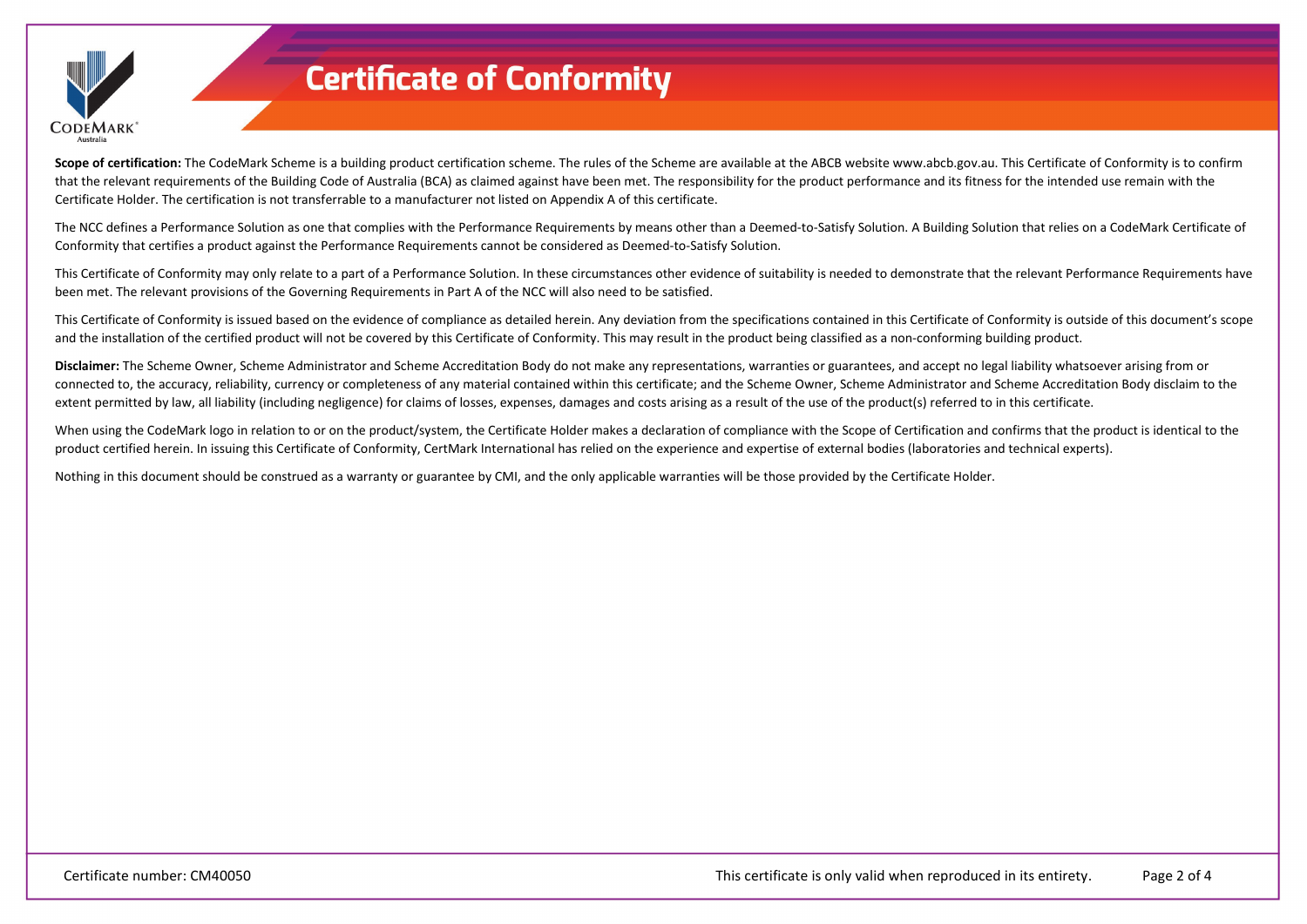**CODEMARK** 

## **APPENDIX A – PRODUCT TECHNICAL DATA**

### **A1 Type and intended use of product**

As per page 1.

### **A2 Description of product**

Premium flow™ is a reticulation system for treating the soil around the perimeter of a concrete slab and under construction joints as a deterrent against the concealed entry of termites. The system utilizes cylindrical PC low-volume drippers to provide uniform delivery and the soil dispersal of the termiticide is enhanced by the properties of the geotextile sleeve to create an even dispersal mechanism.



The system may incorporate the following components:

| Stop End Cap                          | <b>Barbed Tee</b>               |
|---------------------------------------|---------------------------------|
| Female Take Off End                   | 16mm Ratch Clip                 |
| 3⁄4" Threaded Cap / 20mm Threaded Cap | 20mm Threaded Joiner            |
| Delivery Pipe                         | 90°Elbow / Single Pump-Up Point |
| <b>Barbed Inline Joiner</b>           | Inline Joiner                   |
| 20mm Threaded Elbow                   | Cover Sleeve                    |
| Tee Joiner / Tee Pump-Up Point        | Barbed 90° Elbow                |
| Male Take Off End                     | <b>Barbed Takeoff</b>           |
| Pathway Trap                          |                                 |

*Picture Source: The Premium Flow™ Reticulation Installation Guide Version 1 dated March 2010.*

## **A3 Product specification**

### **Technical Specifications**

- Opening Pressure 0m head
- Discharge Rate 20L/m/hr (litre/metre/hour)
- Component Materials:
	- Irrigation pipe: Drip line
	- Geotextile: Polyester composites
- Operating Pressure Range: 0 18m head (0 -176kPa)
- Dripper line: ID: 13.90mm OD: 15.7mm; wall 0.9mm
- Best applications: Level House Slabs
- Maximum perimeter length per pump-up point: 70m (Up to 35m either side of pump-up Tee)
- Suggested depth of installation: 25-50mm below finished soil level
- Connection fittings: Drip line and 16mm Cam-lock fittings
- Premium flow™ will deliver 100L of termiticide to each cubic metre of barrier in less than 10 minutes. Only one pump-up point is required for every 70m of line.